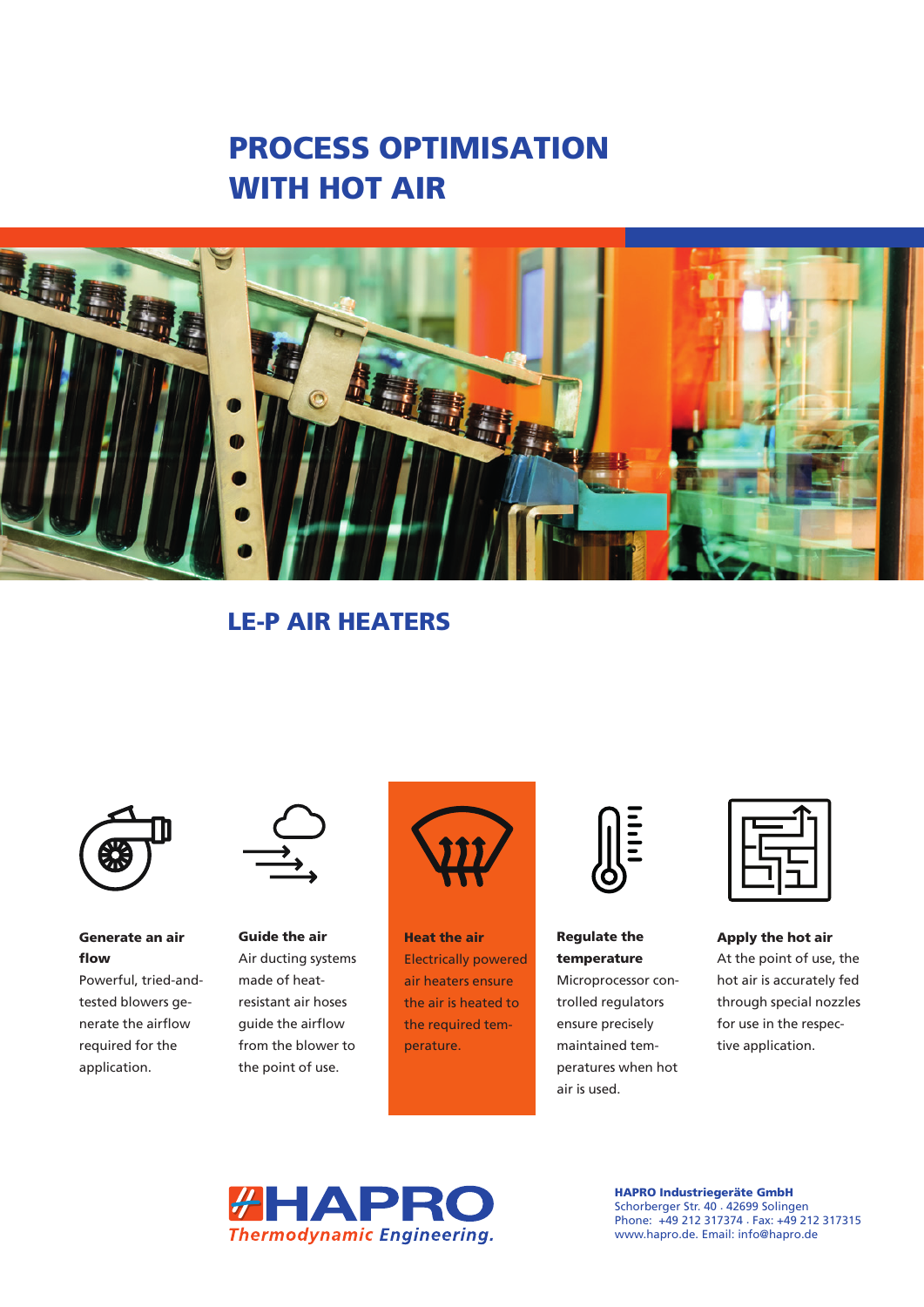# LE-P AIR HEATERS





The electrically powered air heaters of the LE-P series are mainly used where large quantities of gaseous media have to be heated. LE-P air heaters can be found, for example, in drying systems, hot-air shrink systems, heating cabinets, hot-air ducts and preheating systems. The heating elements and housings are made of high-quality stainless steel, which is why they heat dry, moist and mildly aggressive air as well as nitrogen in fresh air or recirculating air operation. The equipment is easy to control and, with its compact dimensions, can be installed with only a small footprint. All versions are designed for continuous operation. The air heaters are fully thermally insulated (with the exception of the inlet and outlet nozzles). The devices are available with an output of 24 – 72 kW, and special designs are possible. Inlet temperature in recirculating operation is max. 300 °C, continuous outlet temperature is 350 °C. Customized layout pressure-resistant up to 5 bar (LE-D).

#### **Base set**

- · Housing made of stainless steel (1.4301)
- · Heating elements made of stainless steel (1.4301)
- · Terminal boxes made of

powder-coated sheet steel

### **Optional items:**

- · Throttle valves Order No. 400190601 [outlet side] Order No. 400190605 [inlet side]
- · Temperature sensor Order No. 40019002, Order No. 40019004
- · Mounting brackets Order No. 901101

#### **Options**

- · Air volume throttle damper on inlet or outlet side
- · Outlet flange plate is manufactured according to customer specifications
- · Connecting flanges for inlet and outlet are manufactured according to customer specifications
- · Mounting elements for enclosures are manufactured according to customer specifications
- · Nozzles for hot air distribution, special systems on request
- · DIN-compliant overtemperature protection relay has an adjustable cut-off temperature
- · Temperature sensor Pt 100 C600 on outlet side
- · Temperature sensor NiCr-Ni or similar on outlet side
- · Air flow monitoring on inlet side by means of differential pressure switch, pressure-wave switch or air flow monitor
- · Temperature regulated by means of electronic controllers
- · Power electronics: solid-state relay complete with heat sinks